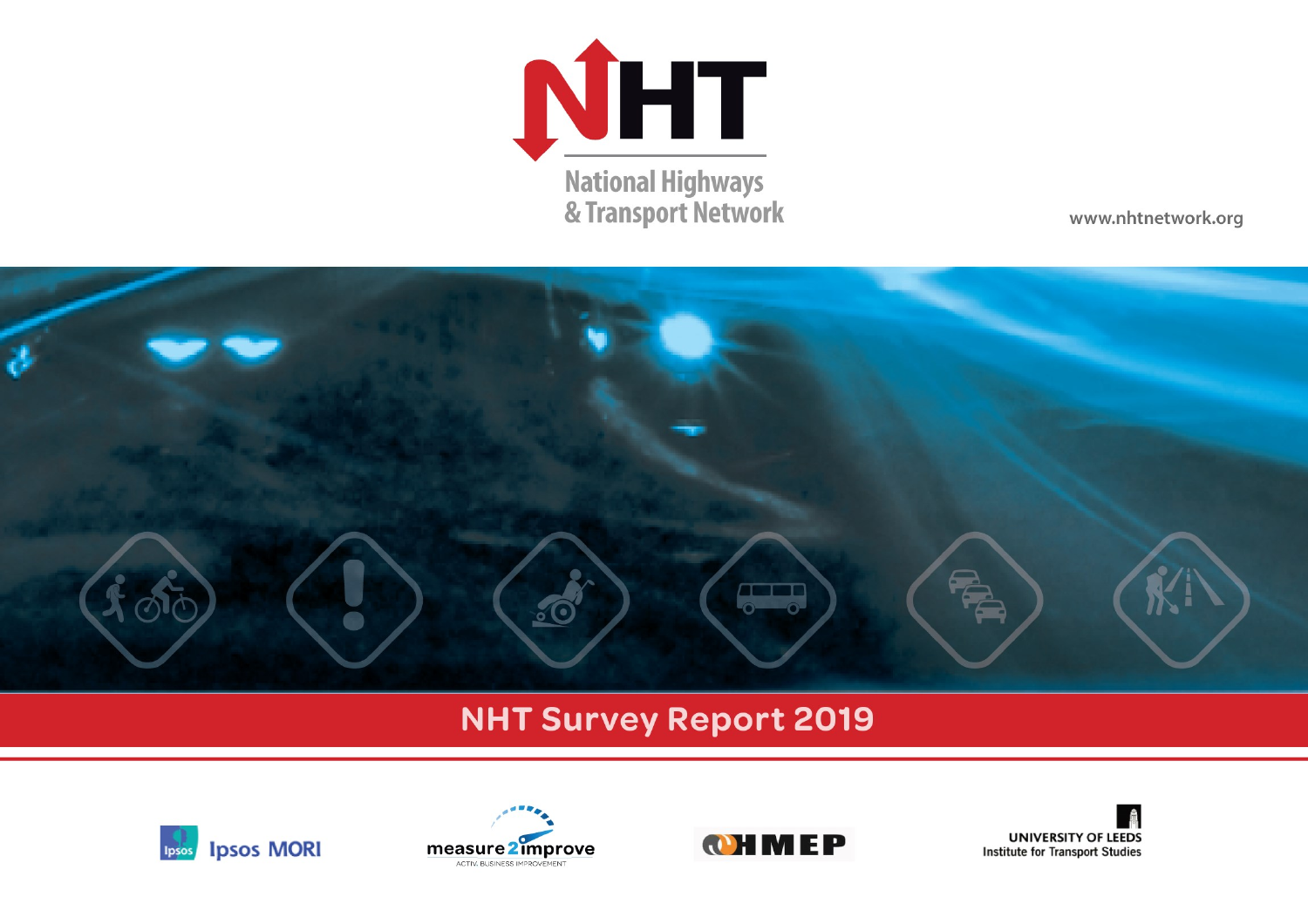2019 NHT Survey Results - Benchmark Comparison with NHT Average Report Description



### Overview

This report summaries your Authority's results in the 2019 National Highway & Transport (NHT) Public Satisfaction Survey and compares your results this year with NHT Average results, the average satisfaction of all Authorities taking part in the survey this year.

The main purpose of this report is to show your satisfaction scores from the survey this year compared with NHT Averages and highlight those areas where your satisfaction results vary most significantly from the average. The report comprises a page of summary results, followed by a series of individual pages which show high level results for each of the main themes of the survey.

# Summary Page

The summary page shows your overall satisfaction result and satisfaction results for each of the surveys themes as a series of pictograms. Each pictogram shows your percentage satisfaction result for this year, the larger of the two numbers, and compares that to this years NHT Average satisfaction result. The pictograms use traffic light colouring to show how you are performing in relation to the average, see notes below.

The summary page includes tables that highlight which of your KBI results compare most favourably and least favourably with the NHT average results, up to three results are shown in each table in descending order. Details of your sample size and response rate in this years survey are also shown in a table.

The theme pictograms show the number of your Key Benchmark Indicator (KBI) results within each theme that have performed better than the NHT Average, next to an upward arrow, and worse than the NHT Average, next to a downward arrow.

## Theme Pages

The theme result pages show your theme satisfaction result and satisfaction results for each of the KBI's within the theme as a series of pictograms. Each pictogram shows your percentage satisfaction result for this year and compares that to the NHT Average satisfaction result for this year. The pictograms use traffic light colouring to show how you are performing in relation to the average, see notes below.

### **Notes**

The pictograms in this report use traffic light colouring to signify the change in results from last year. For any improvement in satisfaction pictograms are shown in green; dark green for improvement of 3% or more and light green for improvements of up to 3%. For any small declines in satisfaction, up to 3%, pictograms are show in amber and for larger declines in satisfaction, more than 4%, pictograms are shown in red.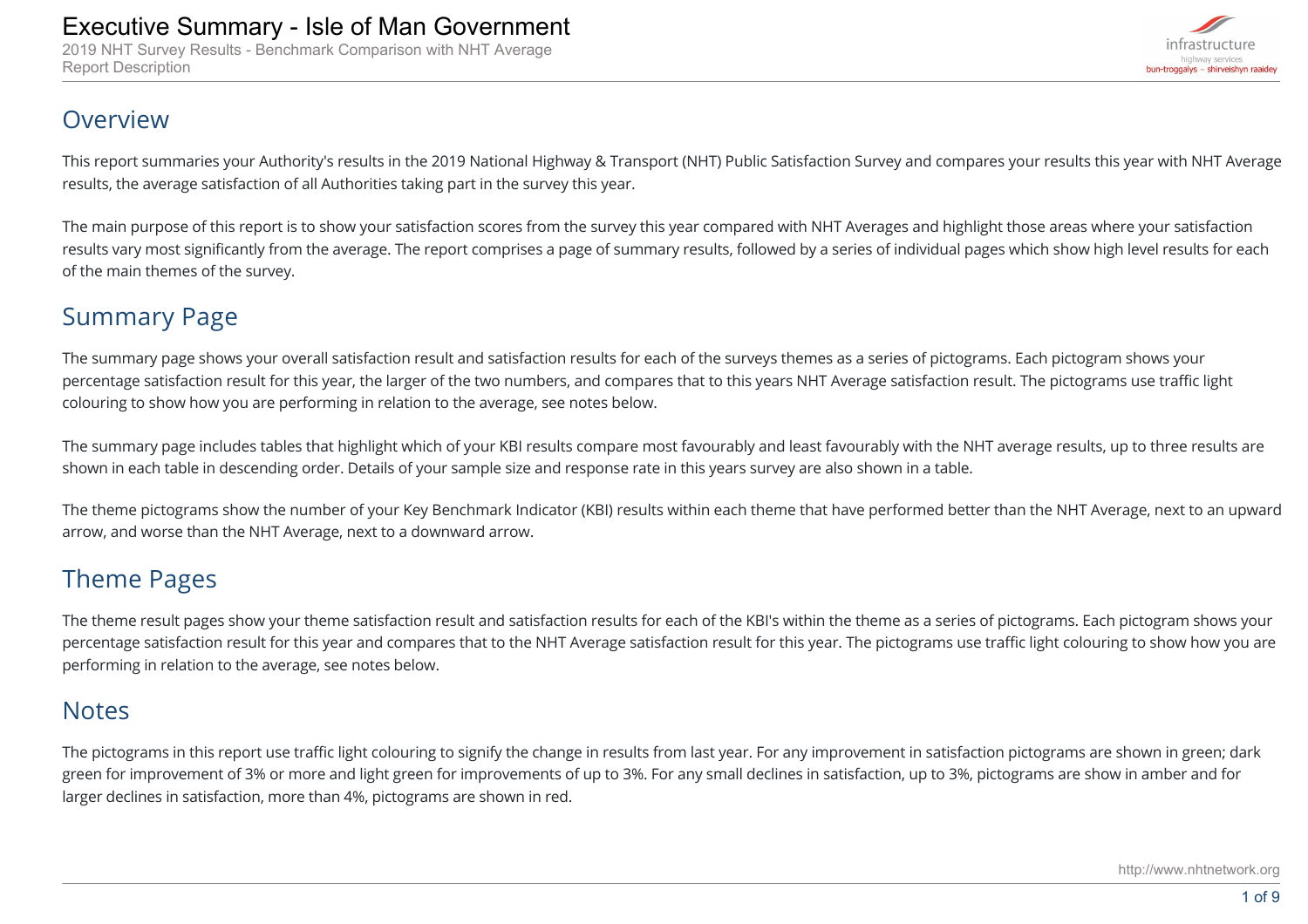2019 NHT Survey Results - Benchmark Comparison with NHT Average Summary





Key: Dark Green = 4% or more above average, Light Green = up to 3% above average, Amber = up to 3% below average , Red = 4% or more below average.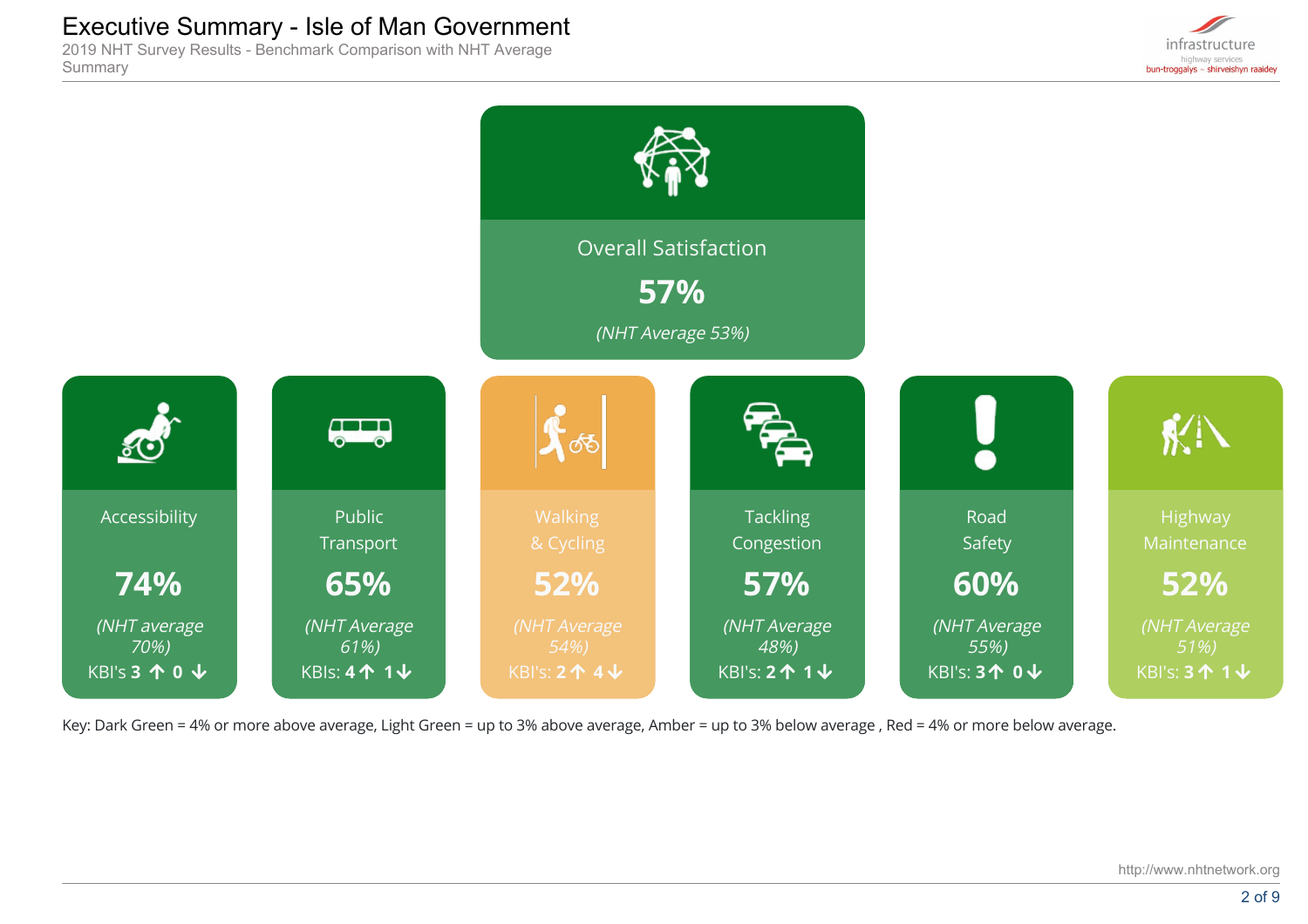2019 NHT Survey Results - Benchmark Comparison with NHT Average Summary



#### Best KBI results compared to NHT Average

| Key Benchmark Indicator                   | % Above |
|-------------------------------------------|---------|
| KBI 07 - Local bus services (BVPI 104)    |         |
| KBI 17 - Traffic levels & congestion      | 19      |
| KBI 08 - Public transport info (BVPI 103) | 17      |

Worst KBI results compared to NHT Average

| Key Benchmark Indicator                           | % Below |
|---------------------------------------------------|---------|
| KBI 14 - Cycle routes and facilities<br>(aspects) | -5      |
| KBI 13 - Cycle routes and facilities              | -5      |
| KBI 11 - Pavements & Footpaths                    |         |

Survey Numbers

Sample Size: **3,300** Responses: **935** Response Rate: **28%**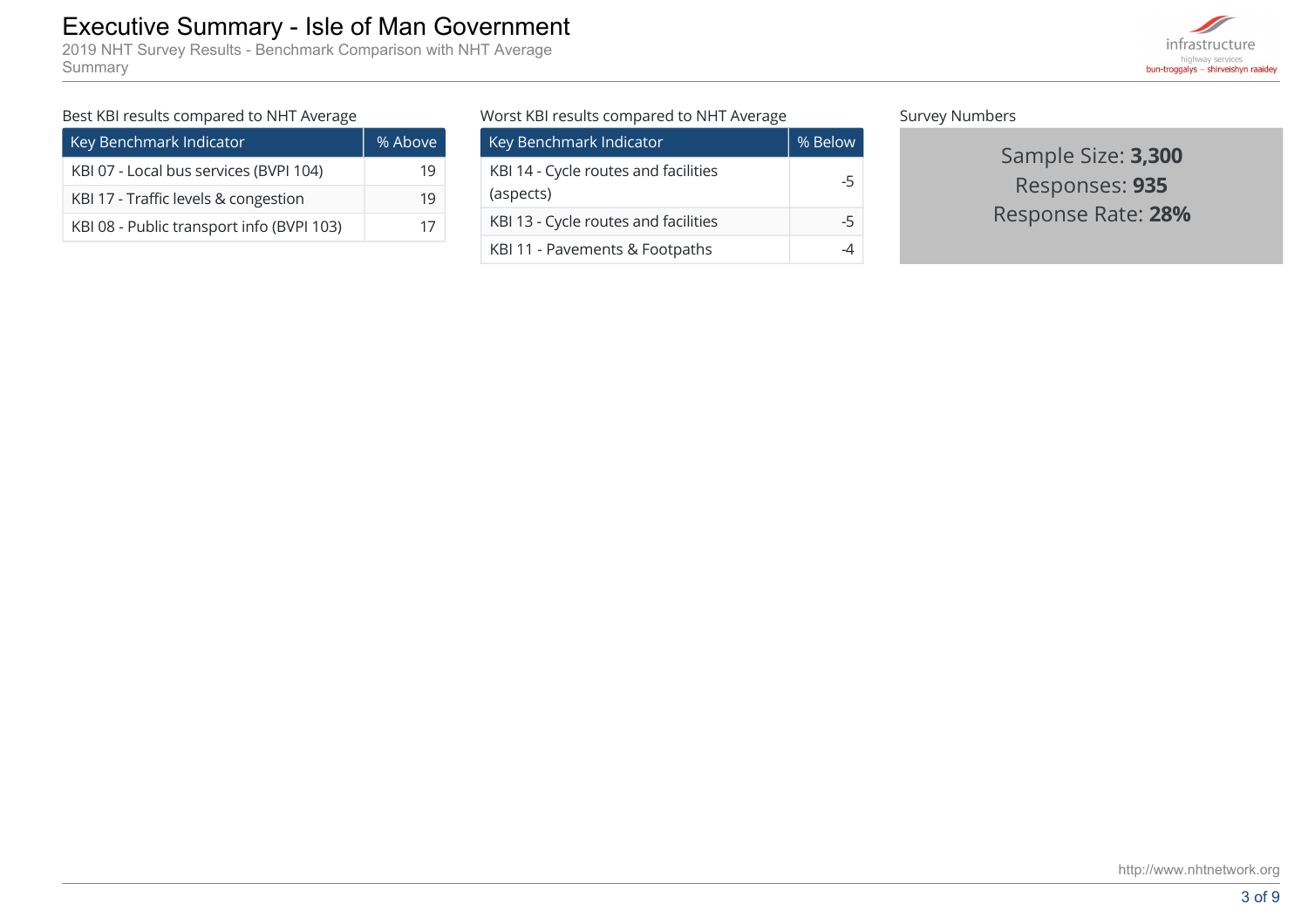2019 NHT Survey Results - Benchmark Comparison with NHT Average Accessibility Theme





Key: Dark Green = 4% or more above average, Light Green = up to 3% above average, Amber = up to 3% below average , Red = 4% or more below average.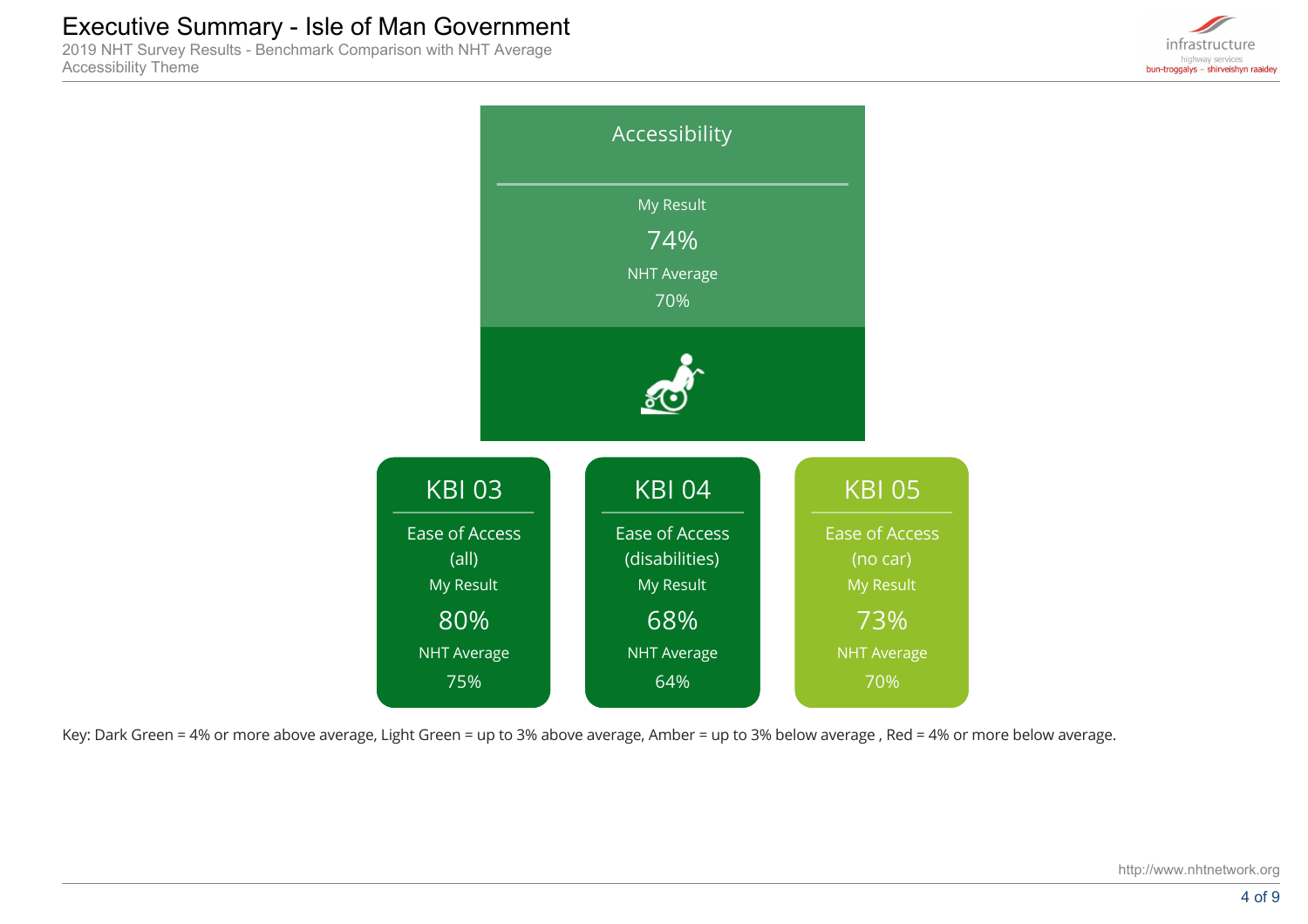2019 NHT Survey Results - Benchmark Comparison with NHT Average Public Transport Theme





Key: Dark Green = 4% or more above average, Light Green = up to 3% above average, Amber = up to 3% below average , Red = 4% or more below average. Grey: only available on 12 page questionnaire.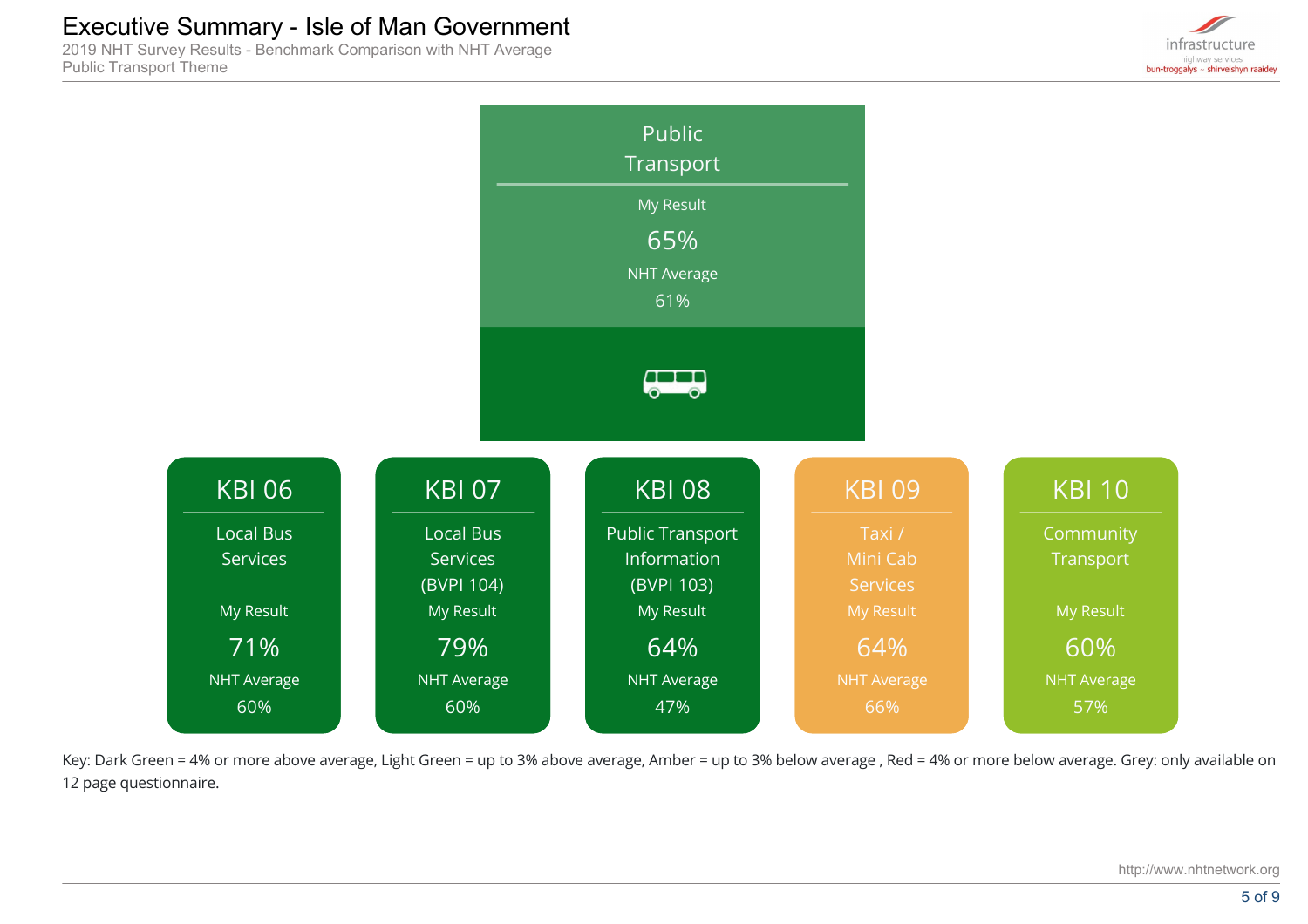2019 NHT Survey Results - Benchmark Comparison with NHT Average Walking & Cycling Theme





Key: Dark Green = 4% or more above average, Light Green = up to 3% above average, Amber = up to 3% below average , Red = 4% or more below average.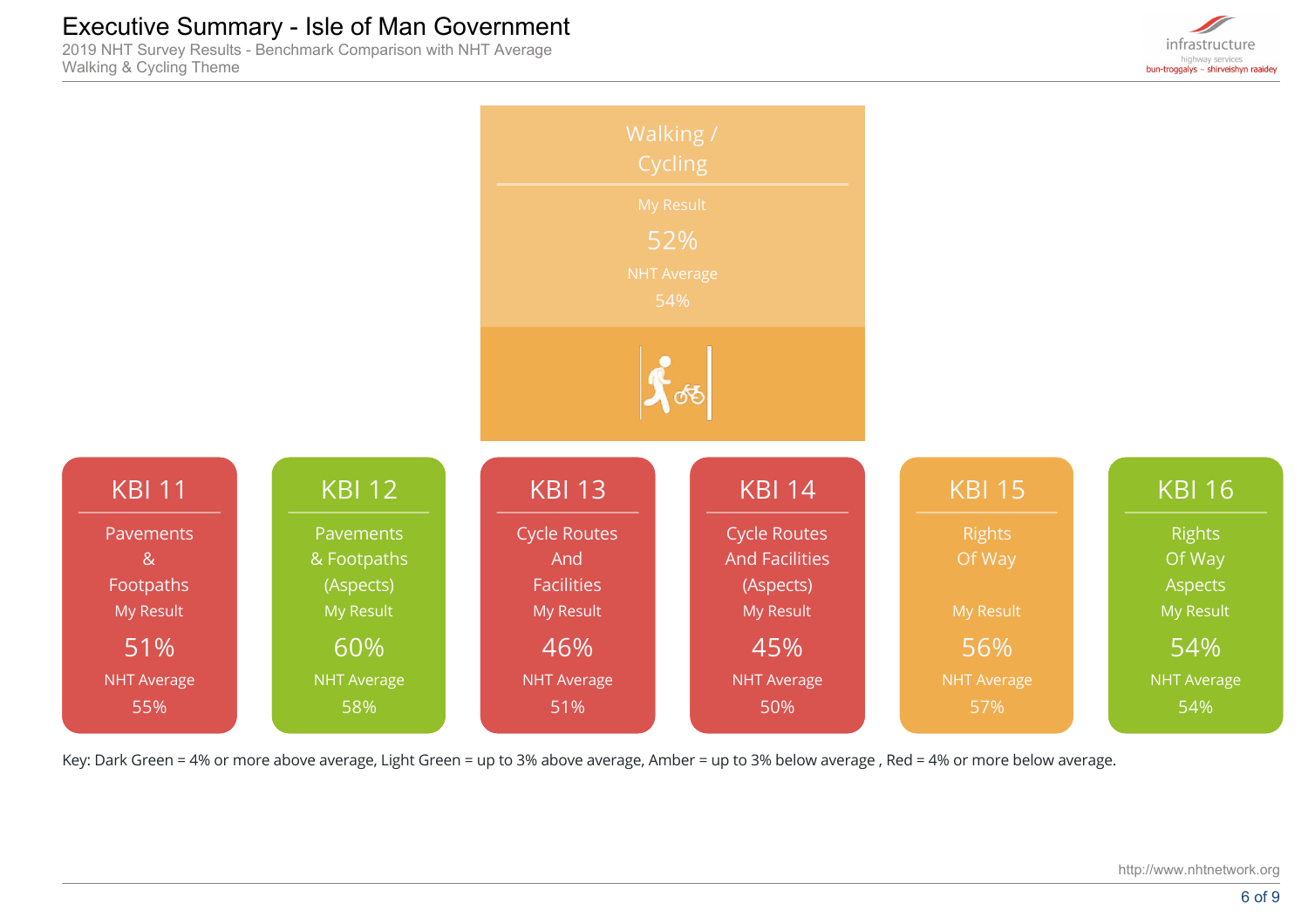2019 NHT Survey Results - Benchmark Comparison with NHT Average Tackling Congestion Theme





Key: Dark Green = 4% or more above average, Light Green = up to 3% above average, Amber = up to 3% below average , Red = 4% or more below average.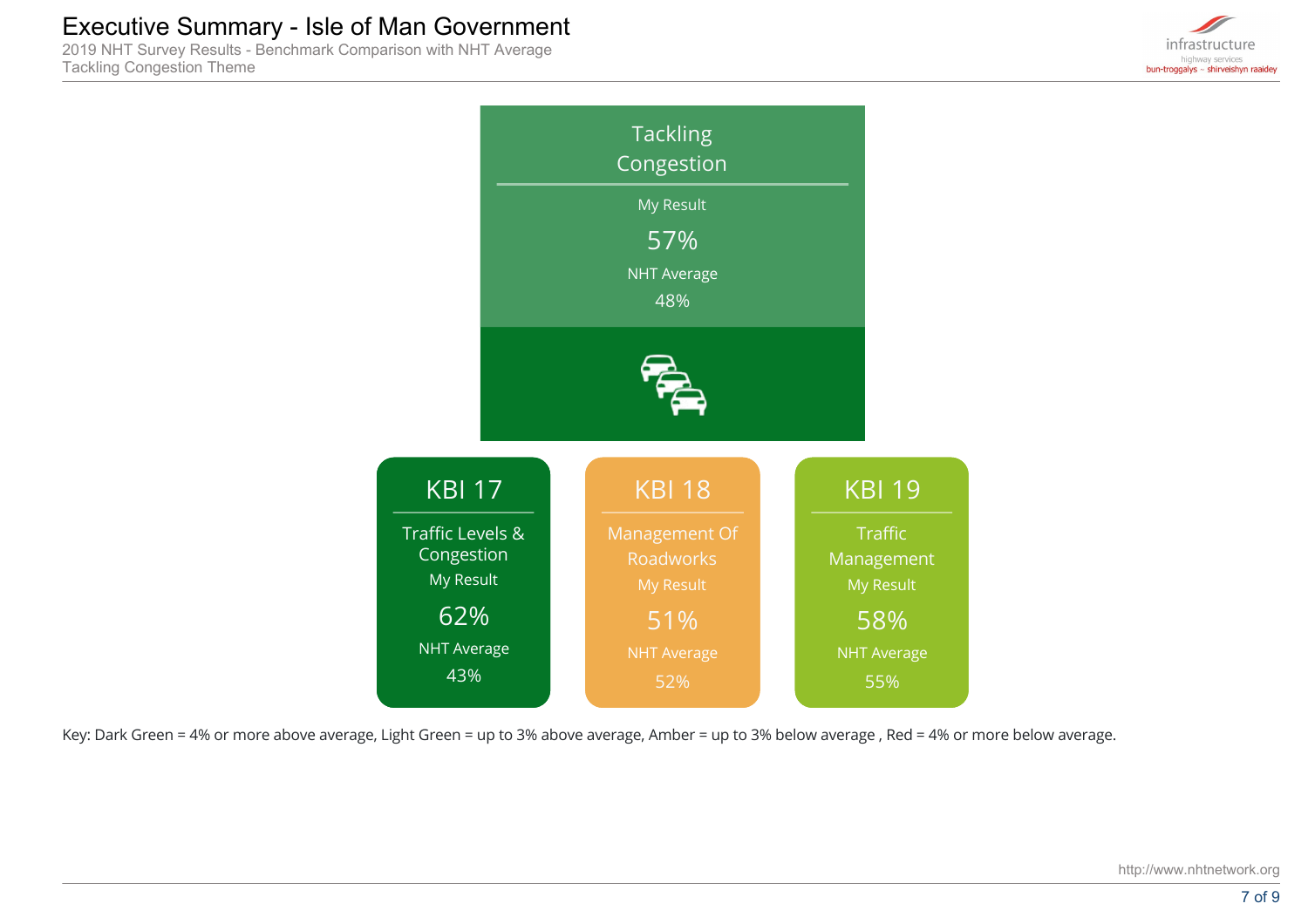2019 NHT Survey Results - Benchmark Comparison with NHT Average Road Safety Theme





Key: Dark Green = 4% or more above average, Light Green = up to 3% above average, Amber = up to 3% below average , Red = 4% or more below average.